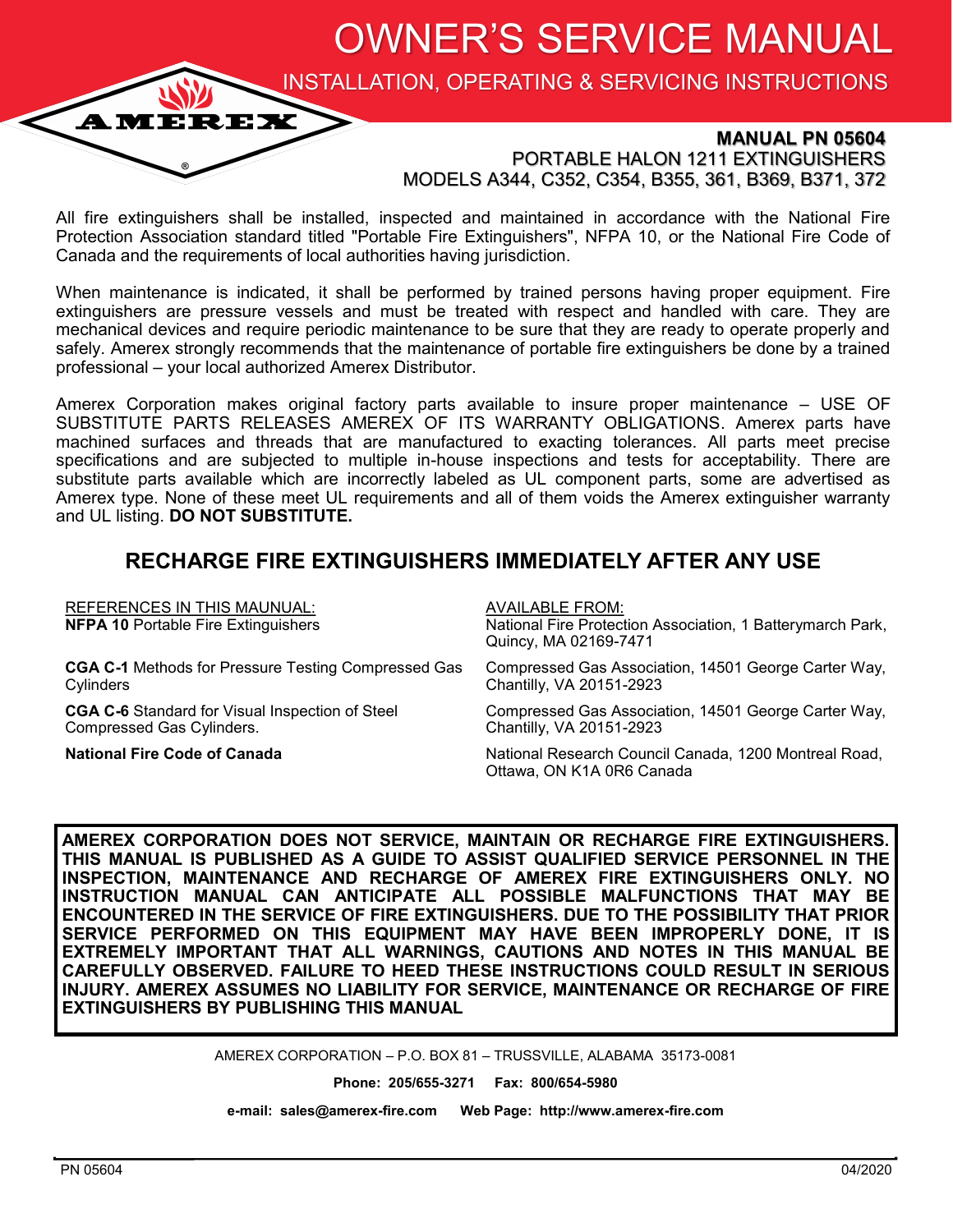# **INSPECTING THE EXTINGUISHER**

This extinguisher must be inspected at regular intervals (monthly or more often if circumstances dictate) to insure that it is ready for use. Inspection is a "quick check" that a fire extinguisher is available and is in operating condition. It is intended to give reasonable assurance that the fire extinguisher is fully charged. This is done by verifying that it is in its designated place, that it has not been actuated or tampered with and that there is no obvious physical damage or condition to prevent its operation.

## **PERIODIC INSPECTION PROCEDURES**

(Monthly or more often if circumstances dictate)

NFPA 10 Periodic inspection of fire extinguishers shall include a check of at least the following items:

- 1. Located in designated place.
- 2. No obstruction to access or visibility.
- 3. Pressure gauge reading or indicator in the operable range or position.
- 4. Operating instructions on nameplate and facing outward.
- 5. Tamper seal not broken or missing.
- 6. Examination for obvious physical damage, corrosion, leakage or clogged nozzle.
- 7. Fullness determined by weighing or hefting.

## **MAINTENANCE**

NFPA 10 Extinguishers shall be subjected to maintenance at intervals of not more than 1 year, at the time of hydrostatic test or when specifically indicated by an inspection or electronic notification. Maintenance procedures include a thorough examination of the basic elements of a fire extinguisher:

- 1. Mechanical parts
- 2. Extinguishing agent or cartridge of cylinder operated extinguishers, pump tanks and certain types of stored pressure extinguishers
- 3. Expelling means

#### **NOTE: Stored pressure halon 1211 extinguishers do not require an internal examination of the cylinder or examination of the agent during annual maintenance, but shall receive a thorough external examination.**

Maintenance is a thorough examination of the fire extinguisher. It is intended to give maximum assurance that a fire extinguisher will operate effectively and safely. It includes a thorough examination for physical damage or condition to prevent its operation and any necessary repair or replacement. It will normally reveal if hydrostatic testing or internal maintenance is required.

### **MAINTENANCE – SERVICE PROCEDURE**

1. Clean extinguisher to remove dirt, grease or foreign material. Check to make sure that the instruction nameplate is securely attached and legible. Inspect the cylinders for corrosion, abrasion, dents or weld damage. If any of these conditions are found and you doubt the integrity of the cylinder, hydrostatically test to factory test pressure, using the proof pressure method in accordance with CGA C-1 and C-6 and NFPA 10. See proper method of depressurizing and reclaiming Halon 1211 in SIX-YEAR MAINTENANCE/RECHARGE PROCEDURE.

### **Note: When cleaning, avoid use of solvents around the pressure gauge. They could seriously damage the plastic gauge face.**

2. Inspect the extinguisher for damaged, missing or substitute parts. Only factory replacement parts are approved for use on Amerex fire extinguishers.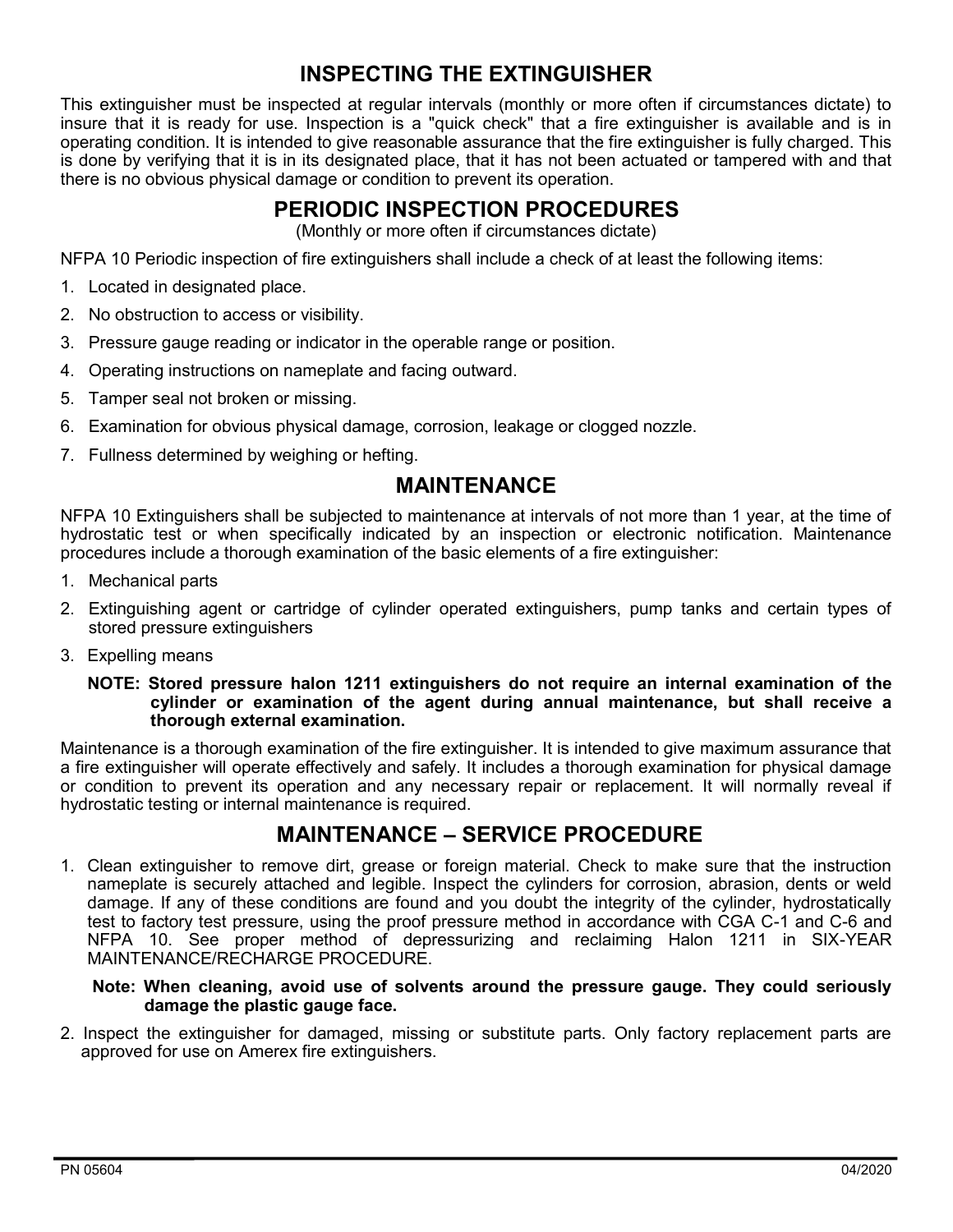- 3. Remove and check pull pin for freedom of movement. Replacement if bent or if removal appears difficult.
- 4. Check the date of manufacture printed on the extinguisher label (nameplate). All stored pressure Halon 1211 extinguishers must be hydrostatically (proof pressure) tested every 12 years.
- 5. Visually inspect the pressure gauge:
	- a. If bent, damaged or improper gauge, depressurize and replace.
	- b. If pressure is low or high and temperature/pressure relationship has been ruled out:
		- 1. If pressure is low, check for leaks.
		- 2. If over pressurized (overcharged), depressurize the extinguisher and follow recharge instructions.
- 6. Inspect discharge lever for any dirt or corrosion which might impair freedom of movement. Inspect carrying handle for proper installation. If lever, handle or rivets are damaged, replace with proper Amerex part(s).
- 7. Check weight of extinguisher and compare to proper weight specified on extinguisher nameplate. If discrepancy is noted, remove nozzle or hose assembly and follow Complete Maintenance/Recharge Procedure for recharging.
- 8. Remove nozzle or hose and horn assembly. Inspect nozzle, hose gasket (o-ring), hose and horn assembly for damage – replace as necessary. Blow air through hose and horn or nozzle to insure passage is clear of foreign material and replace component parts as necessary.
- 9. Inspect the valve assembly for corrosion or damage to hose thread connection. Replace valve assembly or component parts as necessary following the proper recovery and recharge procedures. If valve removal is necessary, complete all steps in the Complete Maintenance/Recharge Procedure.
- 10. Install nozzle or hose and horn assembly.
- 11. Install new tamper seal and record service data on the extinguisher inspection tag.
- 12. Replace the extinguisher on the wall hanger making sure that it fits the bracket properly replace the bracket if necessary.

# **COMPLETE MAINTENANCE – SIX YEAR TEARDOWN**

NFPA 10 Every six years, stored pressure extinguishers shall be emptied and subjected to the applicable maintenance procedures. When the applicable maintenance procedures are performed during periodic recharging, the six year requirement shall begin from that date.

WARNING:

- a. Before attempting to devalve the extinguisher for Maintenance, Hydrotest or Recharging be sure that it is completely depressurized. Halon 1211 generates a vapor pressure of 22 psi @70°F. NEVER VENT TO THE ATMOSPHERE. Recover agent and vapor according to the instructions below.
- b. Never have any part of your body over the extinguisher while removing the valve assembly.
- c. Halon 1211 shall not be mixed with even the slightest amount of moisture. Prolonged exposure of a devalved cylinder to ambient air shall be avoided to prevent moisture contamination and cylinder rusting.
- 1. Complete items 1 through 9 in Maintenance/Service Procedure above.
- 2. Attach the appropriate recharge adapter to the extinguisher operating valve. Empty the extinguisher of all pressure and Halon 1211 using a Halon 1211 recovery/recharge system and a bulk Halon 1211 supply cylinder with sufficient empty capacity to accept the contents of the extinguisher.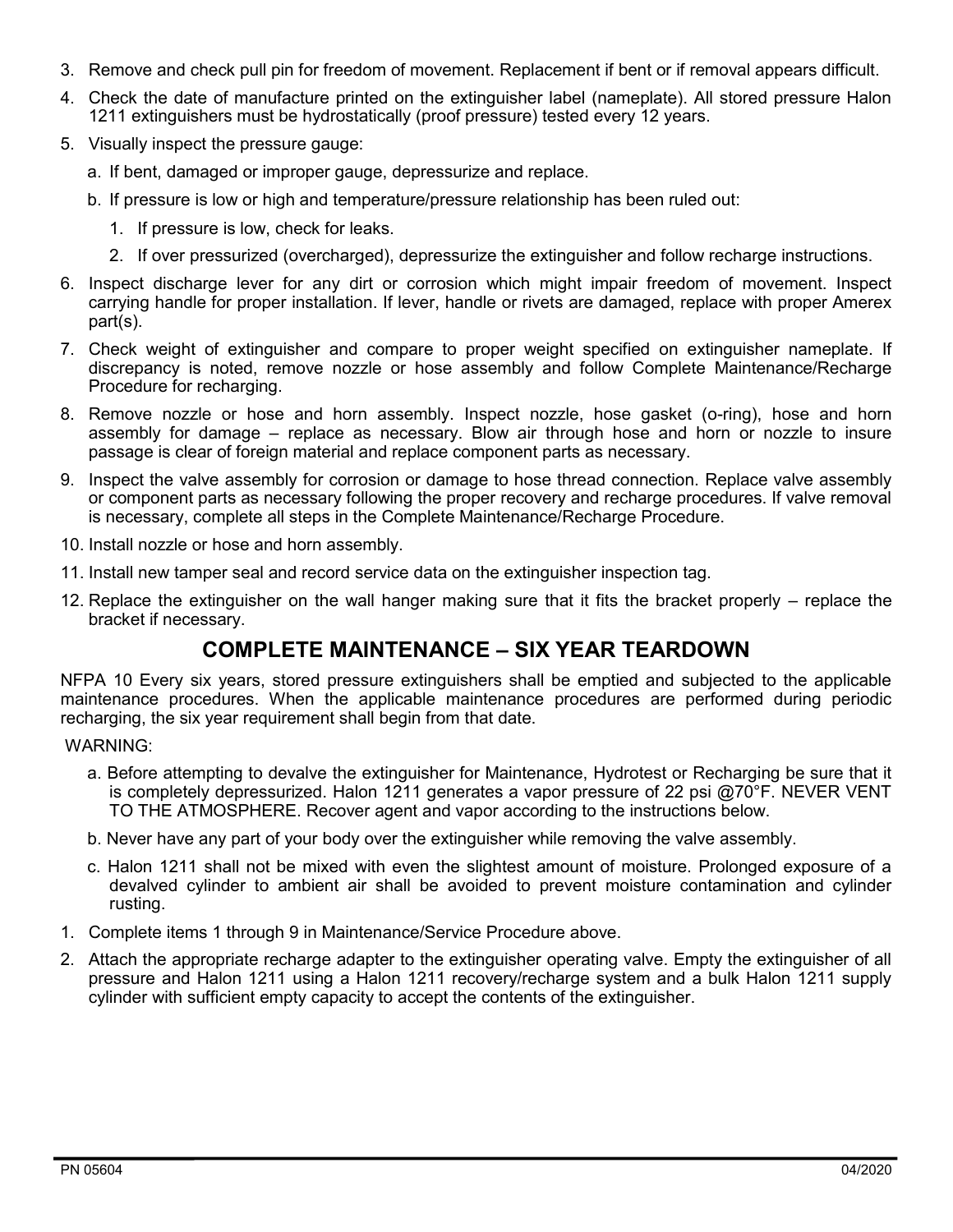- **NOTE: Every effort shall be made to halt unnecessary escape of Halon 1211 to the atmosphere to prevent detrimental environmental effect. High efficiency Halon 1211 Recovery/Recharge Vacuum Pump Type Systems (UL Standard 2006) are commercially available.** The Getz Fire Equipment HR-1L or other UL Approved Recharge/Recovery system assures a minimum of 99% recovery efficiency. It allows a means of checking for and removing moisture or contamination during the recovery process.
- 3. When the extinguisher is empty of all agent and pressure, remove valve assembly and disassemble by removing downtube, spring and valve stem assembly. Discard valve stem assembly and collar o-ring.

### **NOTE: Keep cylinder opening covered while devalved to minimize interior corrosion.**

- 4. Thoroughly clean all parts of the disassembled valve with a soft bristle brush or soft cloth. Blow the valve out with dry nitrogen.
- 5. Install a new Amerex valve stem assembly after lightly lubricating the valve stem o-ring with V-711 (do not lubricate the valve stem seal). Reassemble the spring and downtube. Carefully install a new collar o-ring which has been lightly lubricated with V-711. Set the valve assembly aside.
- 6. Inspect the cylinder interior following CGA Visual Inspection Standard C-6 and current NFPA 10 guidelines. If a hydrotest has been performed or any moisture is evident, the cylinder shall be immediately warm air dried.
- 7. Clean the o-ring seating groove in the cylinder neck. If any rust is evident, remove by using a fine emery cloth (200 grit). Clean the surface and lubricate the entire sealing area with a thin film of V-711. Install the valve assembly in extinguisher cylinder. Hand tighten firmly.
- 8. Use the Getz HR-1L or other UL Approved Recharge/Recovery system to purge the residual air from the extinguisher cylinder.
- 9. Stand the extinguisher upright on a scale of sufficient size and capacity. Tare weight extinguisher or record empty weight.
- 10. Follow all recharging instructions on Getz HR-1L or other UL Approved Recharge/Recovery system.
- 11. Remove the recharge adapter. Some residual Halon vapor may remain in the valve outlet as a result of the charging procedure. Before attempting to leak detect, vacuum or blow the vapor away from the areas to be checked. Check extinguisher for leaks at the valve outlet, around the collar seal, cylinder welds and gauge using a Halogen Leak Detector (Preferred Method). The alternate method is to apply leak detecting fluid or a solution of soapy water to these areas. Use dry nitrogen to blow all liquid residue out of the valve and wipe the extinguisher to dry the exterior. DO NOT LEAVE ANY LIQUID INSIDE THE VALVE BODY.
- 12. Install pull pin, new tamper seal, nozzle or hose and horn assembly to the extinguisher discharge valve.
- 13. Weigh extinguisher to confirm that the total weight is within the tolerances indicated in the Maintenance section on the extinguisher nameplate.
- 14. Record service date and attach new tag in accordance with the requirements of the "Authority Having Jurisdiction".